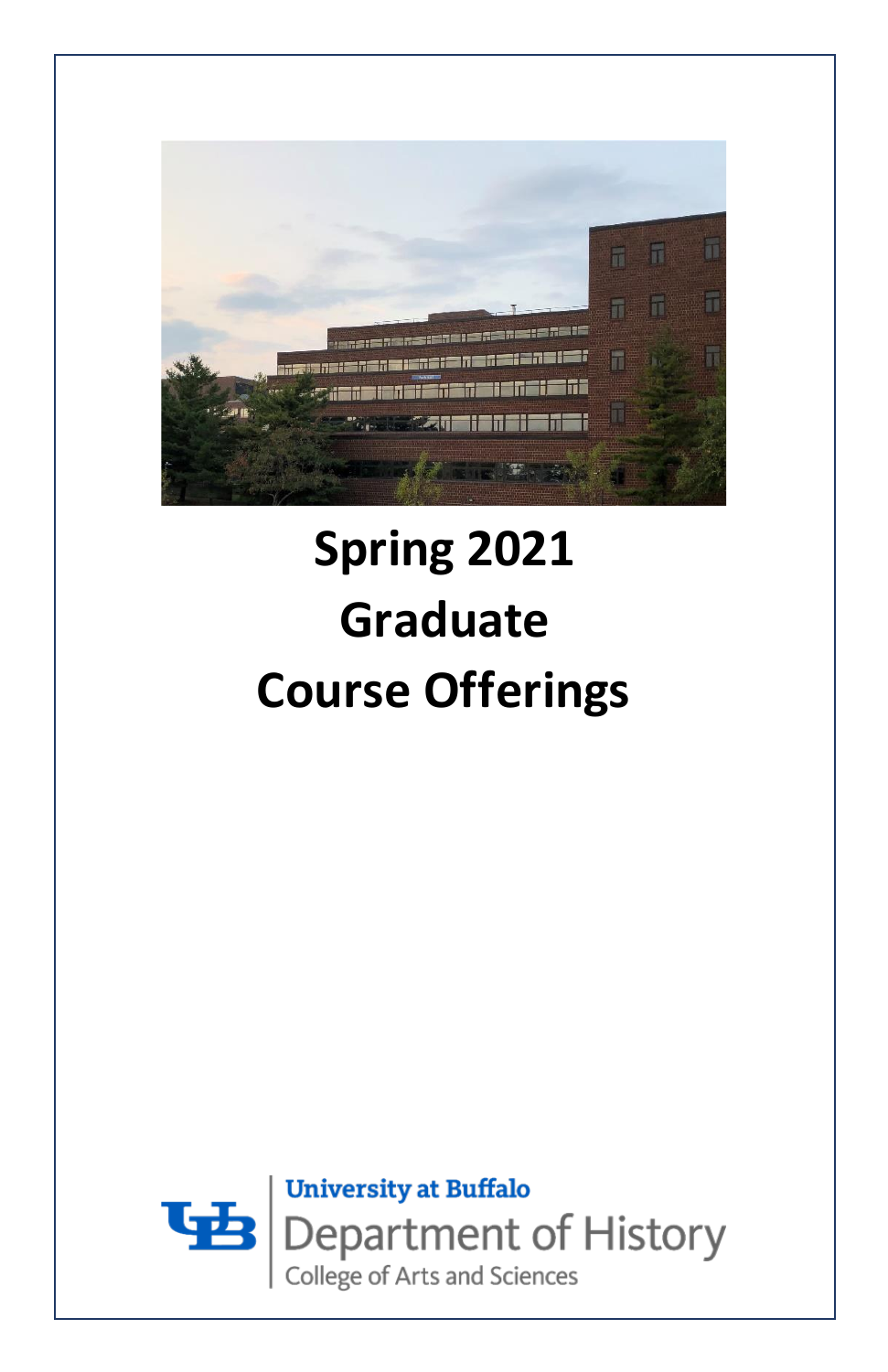**For more information about the Department of History's course offerings email: [als74@buffalo.edu.](mailto:als74@buffalo.edu)**

### **HIS503 American History Core 2**

#### **Instructor: V. Wolcott**

The graduate core is a survey of U.S. historiography covering the period from Reconstruction to the recent past. We will read books and articles that introduce major topics and fields historians have investigated and explore the research methods and analytical perspectives they have used. The goal is not primarily to increase factual knowledge of U.S. history, but to get a sense of the changing approaches used by historians over time. What kinds of questions do historians ask of the past? How do they go about answering them? What evidence do they look at and how do they interpret it? How do historians build on and/or challenge each other's work and interpretations? If history only happened once, why does history as written by historians change over time? What are some of the most active and exciting subjects and approaches in U.S. history today?

### **HIS505 Modern European History Core**

#### **Instructor: A. Daum**

This course introduces you to major issues of Modern European history. It spans the period from the French Revolution to the end of the Cold War and covers different geographical areas. The course is designed to

• make you aware of—and analyze—the diversity of Europe: Is there, in fact, a "European History"? What role do nation-states and regions, non-state actors and international relations play in this history? Who are the people of Europe, and how have they interacted? What impact do ethnic and religious identities, gender roles and cultural expressions, political ideologies and modernization projects have on their societies? How can we try to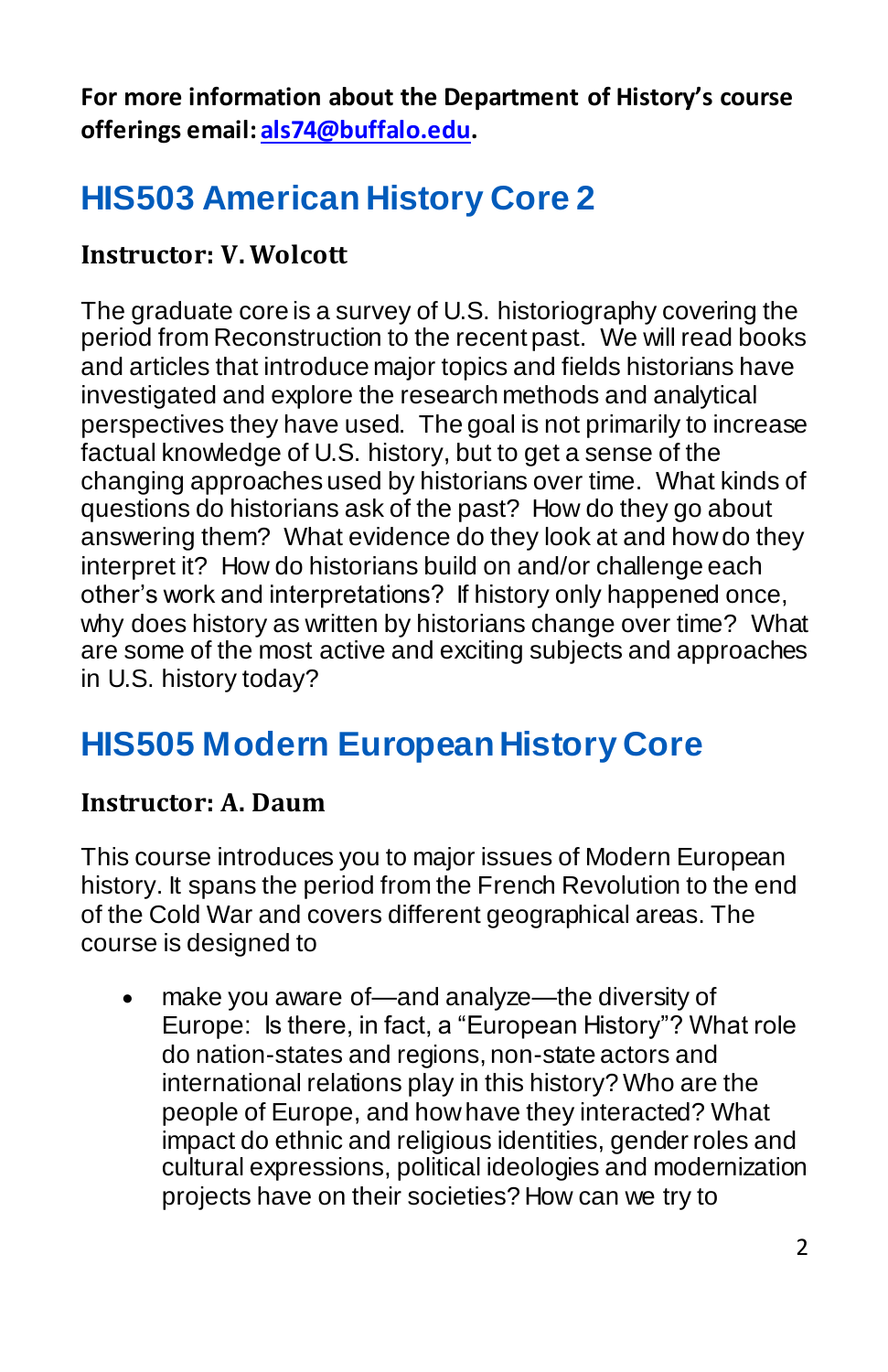understand the emergence of authoritarian regimes and the Holocaust in the 20<sup>th</sup> century?

- help you gain an understanding of recent scholarship on modern Europe: In what ways have historians interpreted European history? What methods, sources, and perspectives have they chosen to define their topics, formulate their questions, and arrive at their arguments? To what extent has the historiography of Europe changed over time?
- train you in reading and utilizing academic literature as well as historical sources, ranging from an autobiographical accounts to films. This seminar thus also wants to assist those of you who are planning to teach history at the high school or college level.

You are required to write several papers and feature a film, as part of a group work, in this seminar.

## **HIS506 North and South Atlantic Core**

#### **Instructor: E. Seeman**

This course will introduce students to the rapidly growing field of the Atlantic world. Within the historical profession, the term "Atlantic world" is often applied to the North Atlantic in the early modern period. This course will engage with that material while also expanding the concept to include the South Atlantic and the post-colonial era. Students will gain an understanding of how the field has been defined, how the field has changed over time, and how the field might evolve in the future. This course is required for History Ph.D. students who wish to offer the "North and South Atlantic" for the major field. It is highly recommended for those who wish to offer a minor field in the Atlantic World, and for anyone who wishes to employ transnational or comparative perspectives on the past.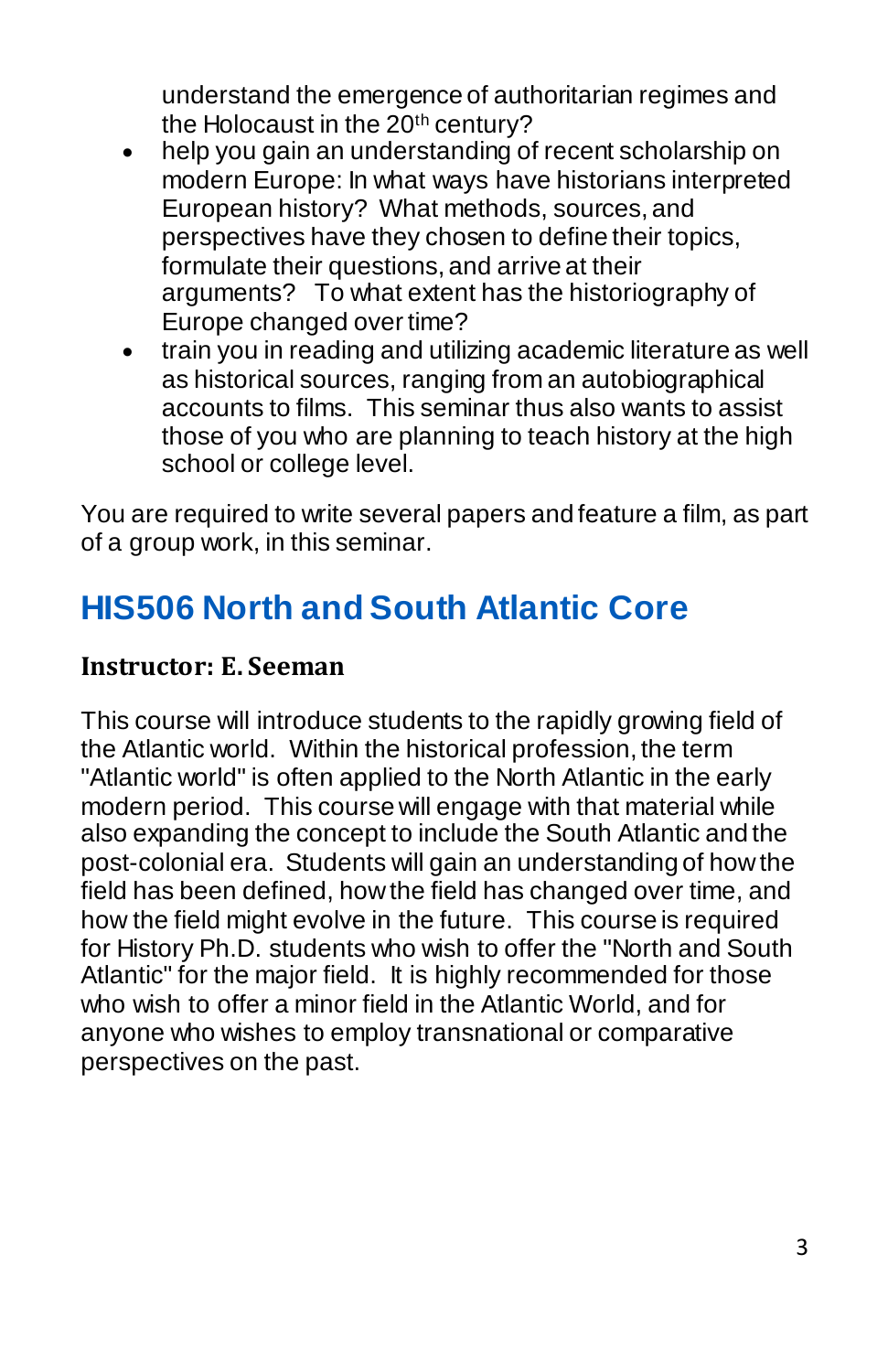# **HIS549 Readings in Russian and Eastern European History**

#### **Instructor: K. Zubovich**

This seminar introduces graduate students to key themes and topics in the fields of Russian, Eastern European, and Central Asian history. Limiting our focus to the nineteenth and twentieth centuries, our main topics include nationalism and identity, war and revolution, and the rise and fall of Communism in the region. Readings draw from both new and established historiographical literatures and represent a broad range of methodological approaches.

# **HIS550 Frontiers and Borderlands**

#### **Instructor: H. Langfur**

This seminar explores the comparative history of frontiers, borderlands, and their indigenous and settler inhabitants throughout the Americas, ranging from the sixteenth to the twentieth century. Drawing on insights from anthropology, literary studies, and other disciplines, we will consider how Europeans, enslaved Africans, and their descendants encountered Amerindians, interacted, collaborated, and competed for land, labor, resources, and cultural authority. Topics include the relationship of frontiers and borderlands to political borders, empires, nation-states, and statelessness; the importance of race, gender, religion, and the environment in histories of territorial dominion and loss; ethnocide, enthnogenesis, and emergence of reimagined native and settler identities; vying spatial formations, knowledge networks, and transnational entanglements.

# **HIS557 Disability History I**

#### **Instructor: M. Rembis**

This course is an introduction to the field of disability history. It places disability and impairment in historical context, exploring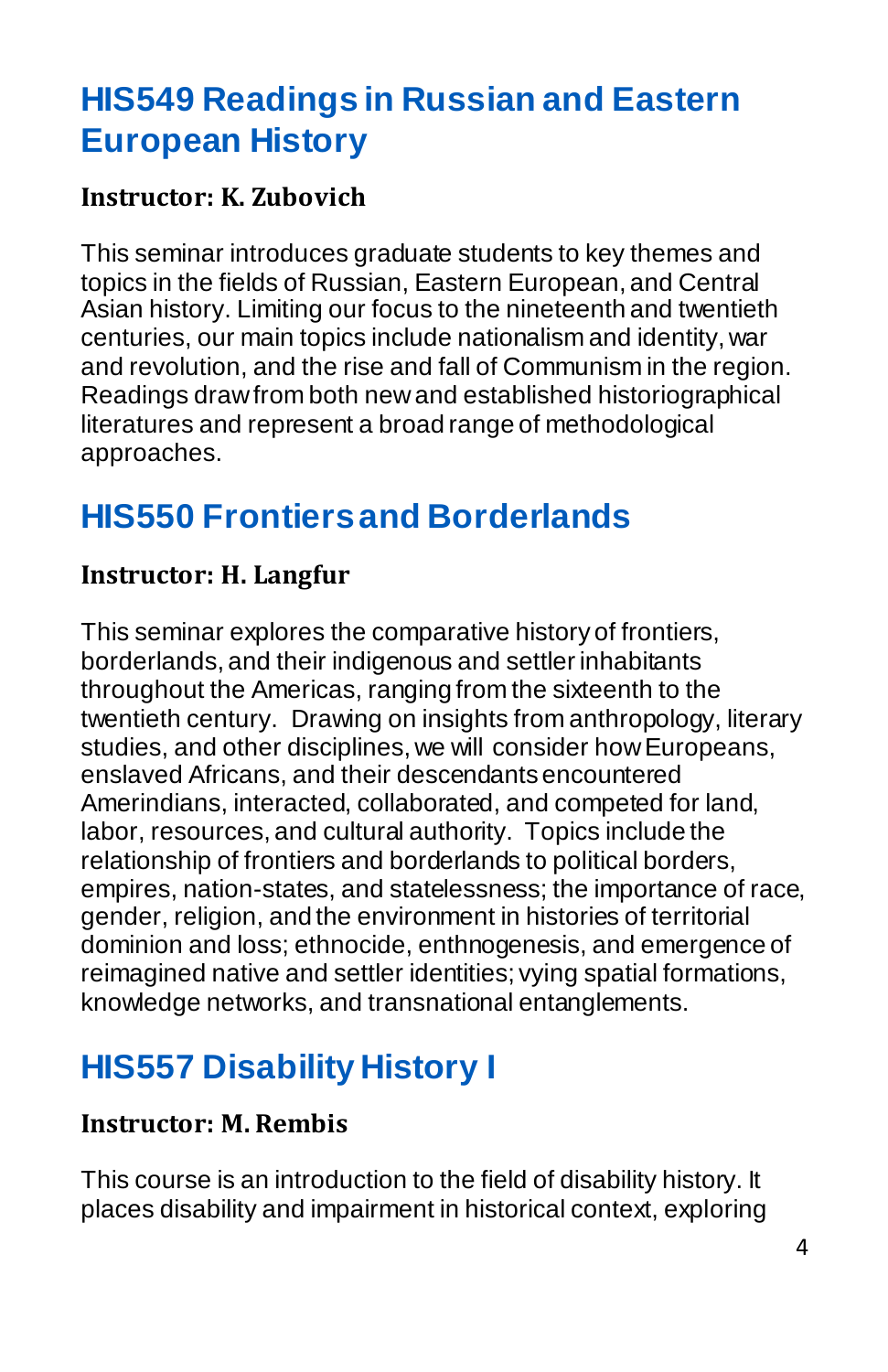changes and continuities in the ways in which people in different times and locations have thought about both concepts in law and policy, in scientific, medical, political, and social discourse, and in culture. A critical analysis of the lived experience of those individuals perceived to be disabled, as well as the intersection of disability with race, ethnicity, nationality, religion, age, class, gender, and sexuality are central to this course. This semester, special consideration will be given to "intersections." We will be discussing the importance of thinking about disability history through the lens of race and gender primarily in the United States.

# **HIS599 Departmental Colloquia**

#### **Instructor: C. Casteel**

This course is not required and does not count toward your degree. By enrolling in HIS 599 for 3 credits, students can reach full-time (12-credit) status without exceeding the normal load of three 3-credit seminars. To receive credit, students must attend 4 events related to the intellectual life of the university or, in certain cases, of the community. These are generally scholarly lectures or conferences. Alternatively, enrolling in or attending all six meetings of HIS 701 (Proseminar on Teaching) or HIS 702 (Proseminar on Career Diversity) also fulfills the requirements for HIS 599.

### **HIS608 Research Project**

#### **Instructor: M. Rembis**

Under the direction of the Director of the Center for Disability Studies, the semester will be spent working on a research topic on disability from the standpoint of Disability Studies and producing an original essay.